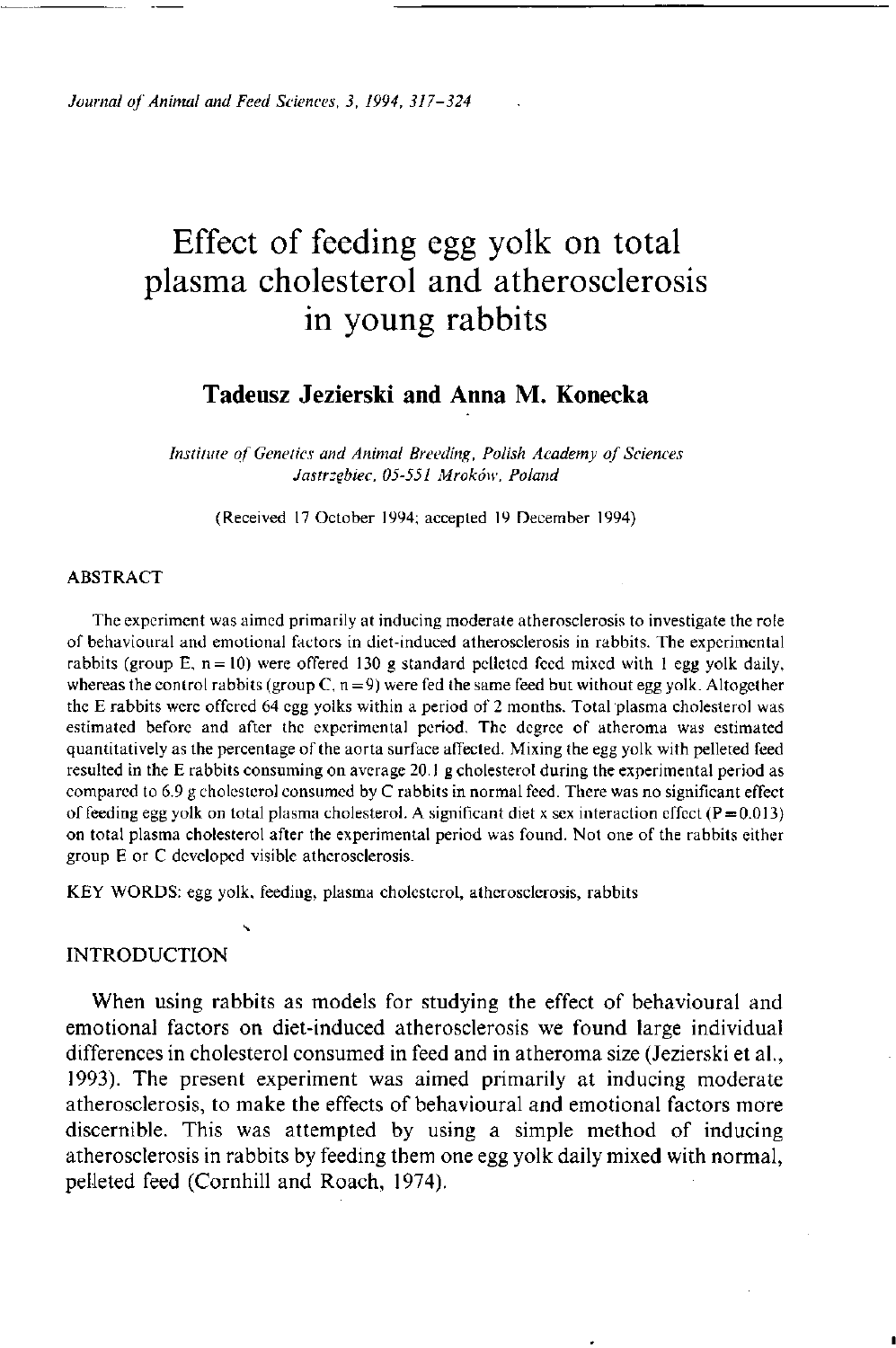# 318 JEZIERSKI T. AND KONECKA A. M .

According to some recommendations for preventing coronary heart disease in humans, the daily intake of cholesterol should not exceed 300 mg (Brown, 1990; Cannon, 1990). Since egg yolk contains about 200-250 mg cholesterol, the general opinion is that eggs are a major source of dietary cholesterol, which may be responsible for inducing atherosclerosis. This opinion has led to a decline in egg consumption (Griffin, 1992). Many attempts have been made to reduce egg yolk cholesterol by feeding hens special diets, by pharmacological intervention and/or by genetic selection (Hargis, 1988). A question arises how far these manipulations of egg cholesterol are substantiated by the effects of egg consumption on changes in plasma cholesterol and, particularly, on inducing atherosclerosis. So far the majority of papers have discussed the influence of an egg diet on plasma cholesterol but this is rather a marker of risk for atherosclerosis and not its cause (Sieber, 1993).

In the present work, relationships between egg consumption, total plasma cholesterol and atheroma size were investigated in rabbits as a model.

## MATERIAL AND METHODS

Nineteen White New Zeland rabbits (11 males and 8 females) stemming from the Institute's own outbred stock were used. The animals were three months old at the beginning of the experiment. The rabbits were kept in individual wire cages 60 cm x 60 cm x 32 cm at an average room temperature of 14-18°C. Water was available *ad libitum.* Between weaning and the beginning of the experiment the rabbits were fed *ad libitum* with standard pelleted rabbit feed containing 18.0% crude protein, 4.2% fat and 13.1% crude fibre.

During the experimental period lasting 2 months 10 rabbits  $(E =$  experimental group) were offered 130 g pelleted feed daily mixed with 1 egg yolk obtained from a commercial line of hens and dried for 12 hours, while the remaining 9 rabbits were fed the same feed without the egg yolk  $(C = controls)$ . Since the rabbits sometimes did not consume their full daily dose, the unconsumed feed was weighed. Altogether the rabbits were offered 64 egg yolks. All the rabbits were weighed weekly.

Blood samples were taken into heparinized tubes from an ear vein before and after the experimental period. Prior to blood sampling the rabbits fasted for 24 hours. After collection, the blood samples were centrifuged at 3000 x g for 15 min. Total plasma cholesterol content in mg/100ml was measured in triplicate using Biochemtest No. 1344-690-718061 (POCh, Gliwice, Poland). The intra assay variability was 2%. Analysis of the food revealed that the diet for E rabbits contained 295 (S.D. = 39) mg cholesterol/100g dry feed and the diet for C rabbits contained 98 (S.D. = 7.2) mg cholesterol/100 g dry feed.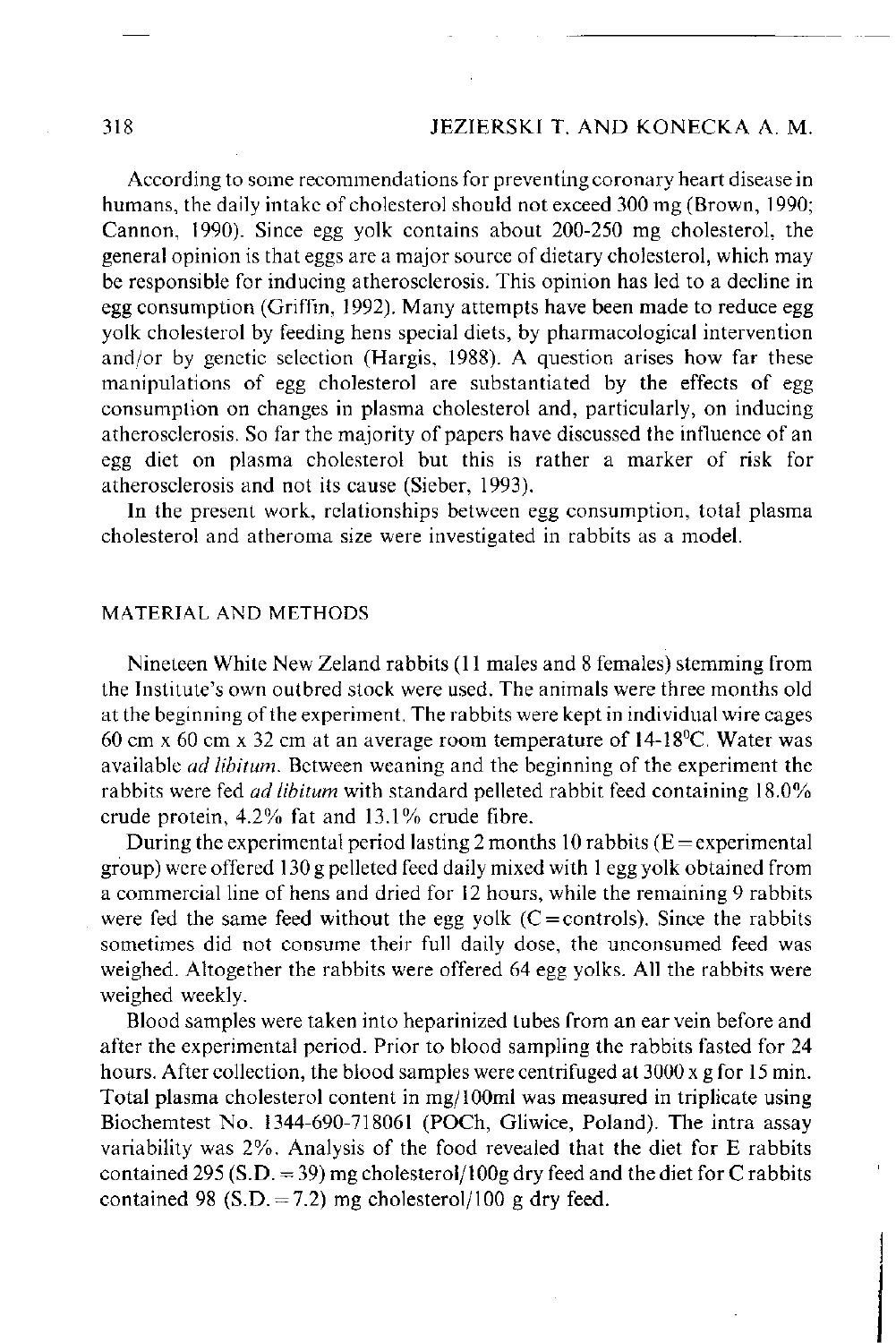After killing each rabbit, the aorta ascendens, arcus aortae and aorta descendens up to the 6 th or 7 th arteria intercostalis were removed and dissected. These arteries were stained with oil-red O (Romeis, 1968), pinned out and photographed in colour. Two colour tints were distinguised: (a) deep red indicating severe atheroma and (b) pink or pale indicating weak or no atheroma. Atheroma size was estimated by placing a transparent grid over the photograph, counting the deep red squares and presenting them as a percentage of the total number of counted squares.

For the statistical analysis of feed consumption, weight gains, total plasma cholesterol and atheroma size the following mixed - model two-way analysis of variance was used:

 $Y(ijk) = u + F(i) + S(j) + FS(ij) + e(ijk)$ 

where:

 $u -$  mean value  $F(i)$  – effect of diet  $(i = 1,2)$  - fixed effect  $S(i)$  – effect of sex  $(i = 1,2)$  - random effect  $FS(i)$  – effects of feeding x sex interaction  $e(ijk)$  – error

Also, correlation coefficients between the investigated traits were calculated.

# RESULTS AND DISCUSSION

Feed consumption, weight gains and feed efficiency (feed per 1 g weight gain) did not differ significantly between groups E and C (Table 1). The females of both groups grew faster ( $P \le 0.006$ ) and consumed less feed per 1 g weight gain than did the males ( $P \le 0.006$ ).

Mixing the egg yolk with pelleted feed resulted in the E rabbits consuming approximately three times more cholesterol than the controls (Table 1) but this was not accompanied by an increase in the concentration of total plasma cholesterol. After consuming 64 egg yolks the rabbits had an even lower mean total plasma cholesterol than the control ones (Table 2). There was a significant diet x sex interaction effect in respect to total plasma cholesterol after the period of feeding egg yolk,  $(P \le 0.013)$ . The females in the group fed egg yolk demonstrated a greater increase of total plasma cholesterol than males, but the opposite tendency was observed in the control group (Table 2). The correlation coefficients between the investigated traits, calculated separately within the E and C groups were mostly inconsistent (Table 3).

Not one of the rabbits fed egg yolk developed atherosclerosis. The lack of any effect of feeding egg yolk cholesterol on atherosclerosis in this experiment was

and the service of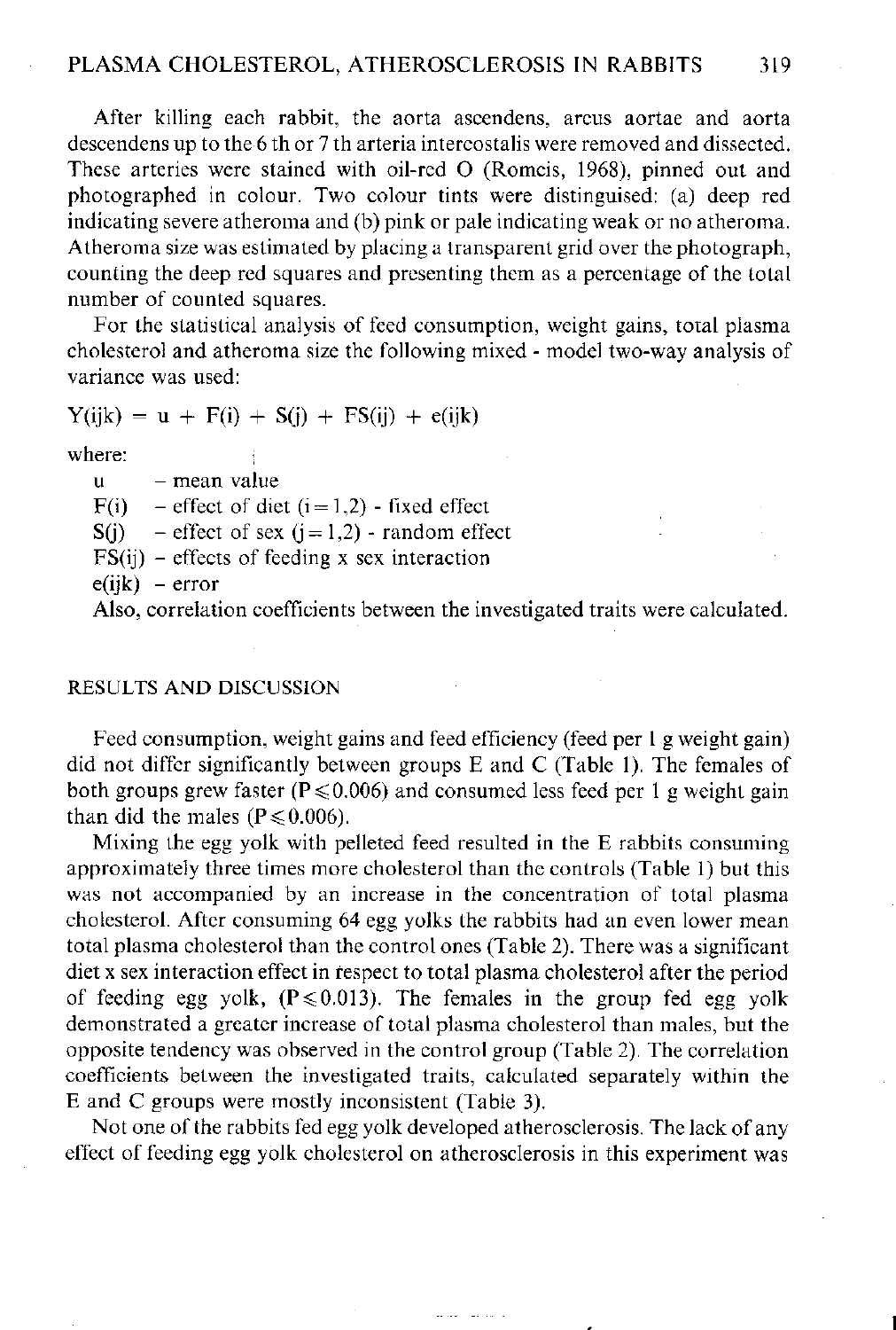| Group of rabbits         |         | Feed consumption, g |      | Weight gain, g |                   | Feed per 1 g weight gain |             | Cholesterol consumed, g |      |
|--------------------------|---------|---------------------|------|----------------|-------------------|--------------------------|-------------|-------------------------|------|
|                          |         | mean                | s d. | mean           | s.d.              | mean                     | s.d.        | mean                    | s.d. |
| E. (egg yolk in food)    |         |                     |      |                |                   |                          |             |                         |      |
| males                    | $n=6$   | 6686                | 343  | 855            | 118               | 7.93                     | 1.04        | 19.79                   | 1.01 |
| females                  | $n=4$   | 6957                | 198  | 1072           | 76                | 6.52                     | 0.61        | 20.59                   | 0.58 |
| total group E            |         | 6795                | 313  | 942            | 149               | 7.37                     | 1.12        | 20.11                   | 0.93 |
| C. (no egg yolk in food) |         |                     |      |                |                   |                          |             |                         |      |
| males                    | $n = 5$ | 7086                | 153  | 776            | 142               | 9.33                     | 1.36        | 6.99                    | 0.15 |
| females                  | $n=4$   | 6818                | 281  | 960            | 85                | 7.12                     | 0.33        | 6.73                    | 0.28 |
| total group C            |         | 7009                | 214  | 829            | 151               | 8.70                     | 1.55        | 6.92                    | 0.21 |
| Results of ANOVA         |         |                     |      |                |                   |                          |             |                         |      |
|                          | D.F.    |                     |      | S.<br>÷.<br>g. | i<br>$\mathbf{n}$ | ficance                  | $o \quad f$ | $\mathbf{F}$            |      |
| diet                     |         | 0.361               |      |                | 0.143             | 0.093                    |             | $0.000 + + +$           |      |
| <b>SCX</b>               |         | 0.992               |      |                | $0.006 +$         | $0.006 +$                |             | 0.480                   |      |
| diet x sex               | 1       | 0.072               |      |                | 0.789             | 0.481                    |             | 0.172                   |      |

Consumption of food with and without egg yolk and weight gain in male and female rabbits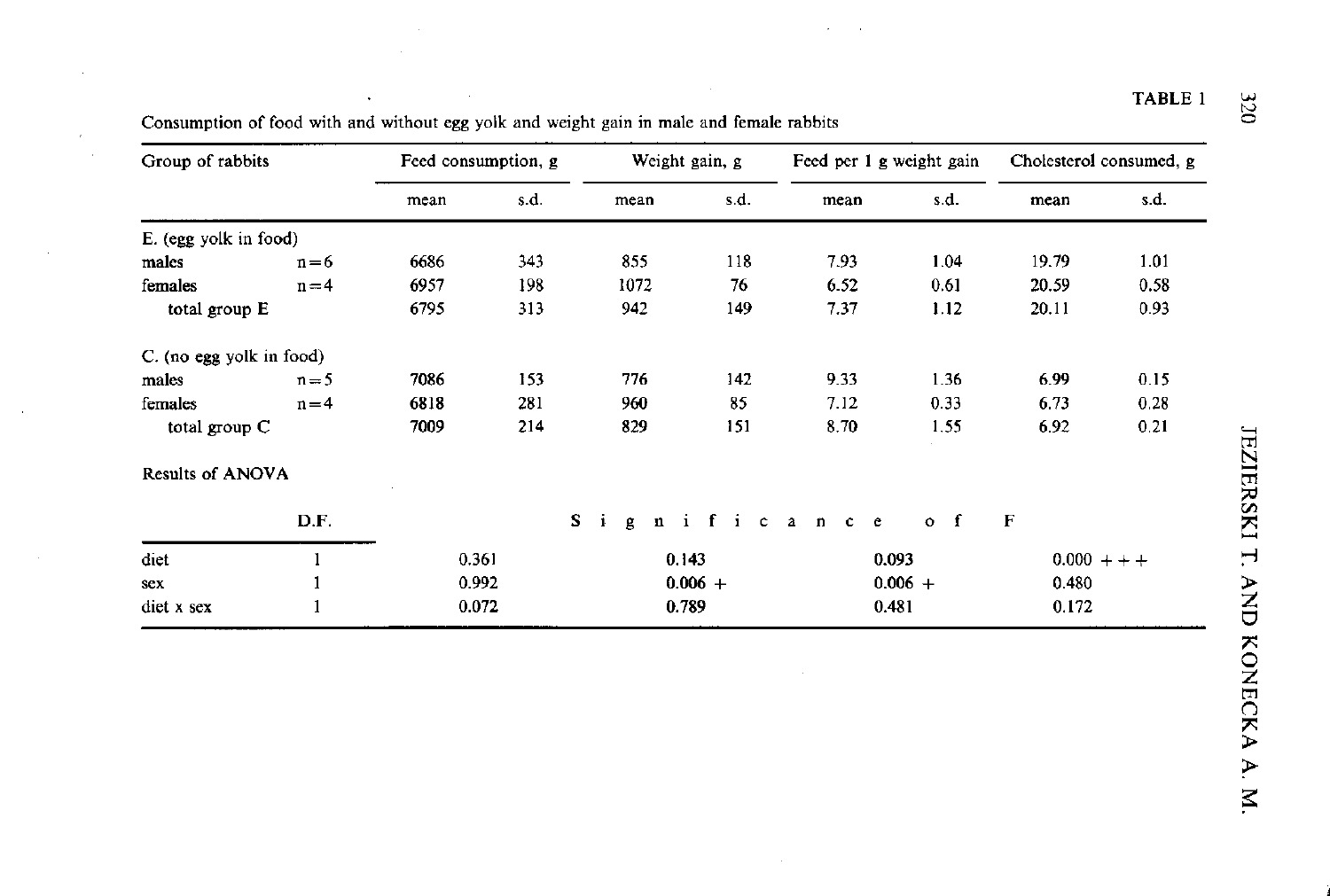| Group                   |      |         |                   | Total plasma cholesterol, mg/100 ml | Increase in total plasma cholesterol, |           |                                 |      |  |
|-------------------------|------|---------|-------------------|-------------------------------------|---------------------------------------|-----------|---------------------------------|------|--|
| of rabbis               |      |         | before experiment |                                     | after experiment                      |           | mg/100 ml during the experiment |      |  |
|                         |      |         | mean              | s d.                                | mean                                  | s.d.      | mean                            | s.d. |  |
| E (egg yolk in food)    |      |         |                   |                                     |                                       |           |                                 |      |  |
| males                   |      | $n = 6$ | 108.6             | 30.5                                | 116.1                                 | 19.3      | 7.4                             | 36.6 |  |
| females                 |      | $n = 4$ | 136.9             | 40.9                                | 187.5                                 | 38.3      | 50.0                            | 58.2 |  |
| total group E           |      |         | 121.5             | 33.2                                | 144.4                                 | 45.1      | 24.5                            | 48.6 |  |
| C (no egg yolk in food) |      |         |                   |                                     |                                       |           |                                 |      |  |
| males                   |      | $n = 5$ | 127.9             | 21.3                                | 189.8                                 | 61.9      | 61.9                            | 64.5 |  |
| females                 |      | $n = 4$ | 112.8             | 62.5                                | 128.0                                 | 54.4      | 15.2                            | 8.0  |  |
| total group C           |      |         | 123.6             | 31.8                                | 172.1                                 | 62.9      | 48.5                            | 57.5 |  |
| Results of ANOVA        |      |         |                   |                                     |                                       |           |                                 |      |  |
|                         | D.F. |         | Significance of f |                                     |                                       |           |                                 |      |  |
| diet                    |      |         | 0.894             |                                     | 0.754                                 |           | 0.720                           |      |  |
| sex                     |      |         | 0.723             |                                     | 0846                                  |           | 0.940                           |      |  |
| diet x sex              |      |         | 0.253             |                                     |                                       | $0.013 +$ | 0.121                           |      |  |

Total plasma cholesterol in male and female rabbits *>* 

TABLE 2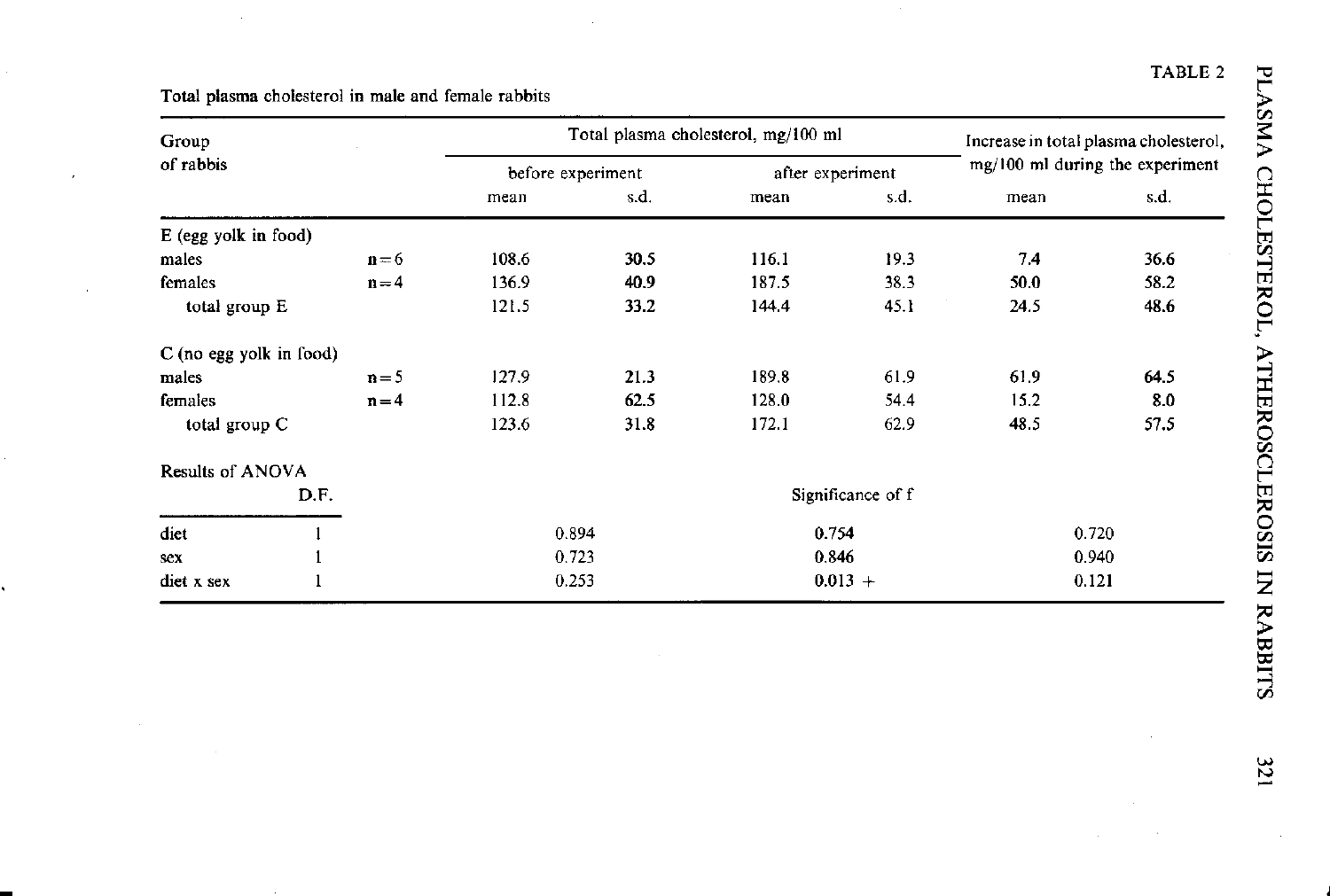TABLE 3

|                          |                   | Total plasma cholesterol | Increase of total<br>plasma<br>cholesterol |        |                  |        |         |
|--------------------------|-------------------|--------------------------|--------------------------------------------|--------|------------------|--------|---------|
| Traits                   | before experiment |                          |                                            |        | after experiment |        |         |
|                          | group             | Е                        | C                                          | Ē      | C                | E      | C       |
| Cholesterol consumption  |                   | .11                      | $-.21$                                     | .40    | -03              | - 29   | .15     |
| Weight gains             |                   | .39                      | $-22$                                      | .69    | $-91*$           | -35    | $-.88*$ |
| Feed per 1 g gain        |                   | $-.41$                   | $\overline{10}$                            | $-.64$ | $87*$            | $-29$  | $.90*$  |
| Total plasma cholesterol |                   |                          |                                            |        |                  |        |         |
| before experiment        |                   |                          |                                            | .30    | -42              | $-.46$ | $-.10$  |

Correlation coefficients between traits investigated

\* significant at  $P < 0.05$ 

rather surprising, since feeding one egg yolk daily for a period of approximately 60 days was successfully used as a method for inducing atherosclerosis in rabbits by Cornhill and Roach (1974). However, the results of experiments on the effect of egg consumption or cessation of egg consumption on serum cholesterol are contradictory. While in some works (Slater et al, 1976; Kummerow et al., 1977; Porter et al., 1977; Flynn et al, 1979; Voster et al., 1992) egg consumption was demonstrated to have no effect on total serum cholesterol in humans, Bronsgeest-Schoute et al. (1979) ascertained a small but significant decrease in serum cholesterol after removal of eggs from the diet of habitually egg-eating people. According to Beynen and Katan (1985), after 3 weeks during which no eggs or egg-containing products were consumed, the serum cholesterol decreased by 6-16 mg/dl in one and by 12-14 mg/dl in another experiment and individual responses varied from  $-39$  to  $+19$  mg/dl. On the other hand, Vizioli et al. (1988) found a decrease of total serum cholesterol when beef and pork in the diet of elderly people were completely replaced by eight eggs per week. Beynen et al. (1986) suggest that in animals individual differences in response to dietary cholesterol are greater than in man, due to the existence of hypo- and hyper-responders. In a majority of experiments on humans, the investigations concentrated on the effects of eliminating eggs from a diet rather than on the effect of including eggs into a diet that had previously not contained eggs at all. In the experiment by Richard et al. (1990), young goats receiving cholesterol as egg yolk had a significantly higher cholesterol concentration in blood plasma than did goats supplemented with crystaline cholesterol.

As one of the possible explanations for egg intake having no effect on serum cholesterol Vizioli et al. (1988) and Voster et al. (1992) suggest that the phospholipid in eggs may be hypocholesterolemic and may counteract any possible hypercholesterolemic effect of the cholesterol in eggs.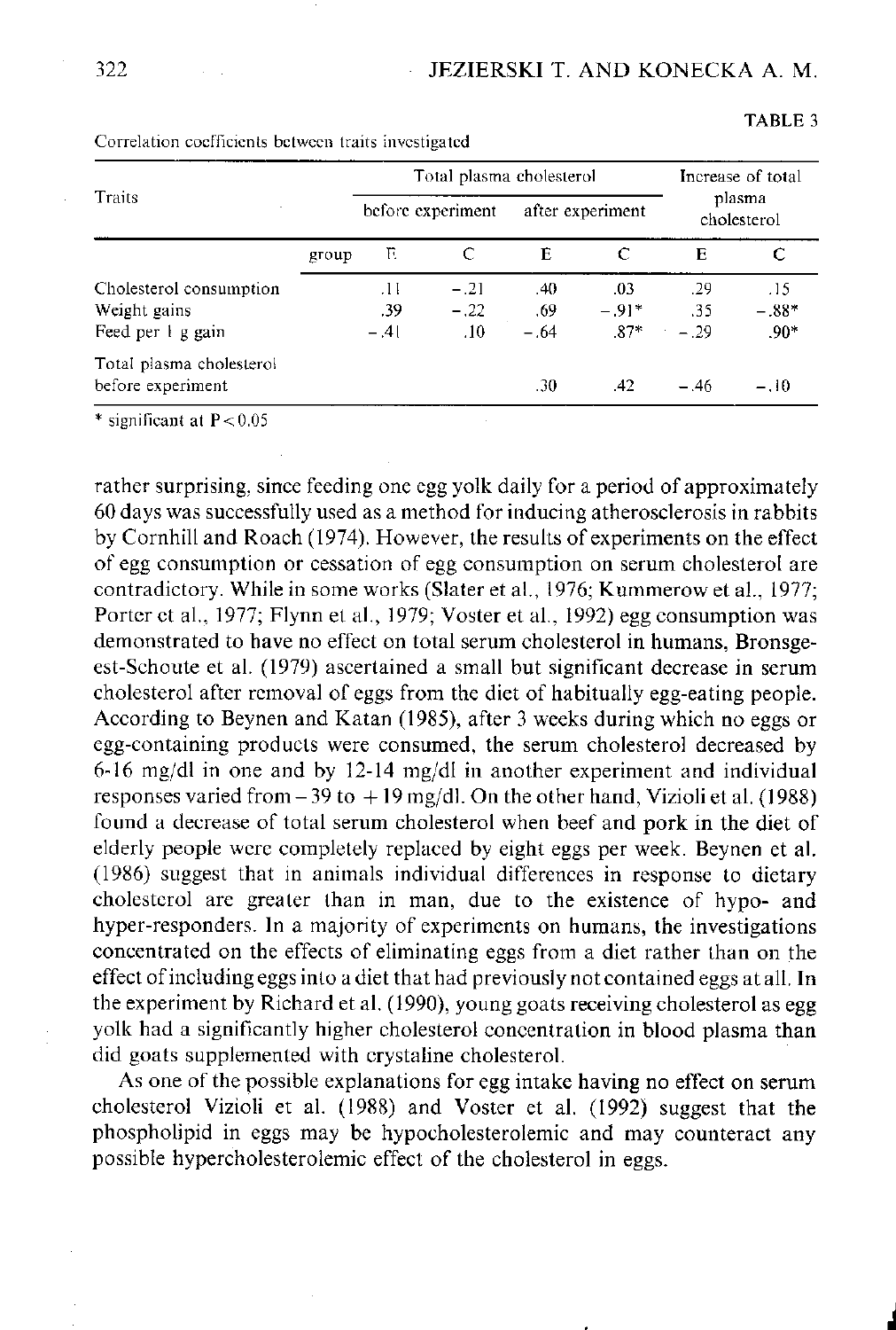In conclusion, the present experiment demonstrated that a three-fold increase of cholesterol consumption resulting from mixing egg yolk with normal feed had no significant effect on total plasma cholesterol and no visible atherosclerosis - promoting effect in rabbits.

## **ACKNOWLEDGEMENT**

We are grateful to Mrs. Anna Stawicka for her care of the experimental animals

#### **REFERENCES**

- Beynen A.C., Katan M.B., 1985. Reproductibility of the variation between humans in the response of serum cholesterol to cessation of egg consumption. Atherosclerosis, 57, 19-31
- Beynen A.C., Katan M.B., van Zutphen L.F.M., 1986. Hypo- and hyperresponders to dietary cholesterol. In: A.C.Beynen (Editor), Nutritional Effects on Cholesterol Metabolism. Transmondial, Voorthuizen, 99-109
- Bronsgeest-Schoute D.C., Hermus R.J.J., Dallinga-Thie G.M., Hautvast J.G.A., 1979. Dependence of the effects of dietary cholesterol and experimental conditions on serum lipids in man. III . The effect on serum cholesterol of removal of eggs from the diet of free-leving habitually egg-eating people. Amer.J. Clin. Nutr. 32, 2193-2197
- Brown W.V.,1990. Dietary recommendations to prevent coronary heart disease. Ann. New York Acad. Sci. 598, 376-388
- Cannon G.,1990. Healthy eating. The Experts Agree HMSO, London
- Cornhill J.F., Roach M.R., 1974. Quantitative method for the evaluation of atherosclerotic lesions. Atherosclerosis 20, 131-136
- Flynn M.A., Nolph G.B., Flynn T.C., Kahrs R., Krause G., 1979. Effect of dietary egg on human serum cholesterol and trigycerides. Amer. J. Clin. Nutr. 32, 1051-1057
- Griffin H.D., 1992. Manipulation of egg yolk cholesterol: a physiologist's view. World Poultry Sci. J. 48, 101-112
- Hargis P.S., 1988. Modifying egg yolk cholesterol a review. World Poultry Sci. J. 44, 17-29
- Jezierski T., Mekking P., Wiepkema P.R., 1993. Handling and diet induced atherosclerosis in rabbits. Lab. Anim. 27, 235-239
- Kummerow F. A., Kim Y., Pollard J., Hull J., Illnow P., Dorossiev D.L., Valek J., 1977. The influence of egg consumption on the serum cholesterol level in human subjects. Amer. J. Clin. Nutr. 30, 664-673
- Porter M.W., Yamaneka W., Carlson S.D., Flynn M.A., 1977. Effect of dietary egg on serum cholesterol and triglyceride of humanmales. Amer. J. Clin. Nutr. 30, 490-495
- Richard M.J., Lynn D.D., Jacobson N.L., 1990. The domestic goat: a useful model to determine effects of diet and excercise on cholesterol accumulation in the body. Comp. Biochem. Physiol. 95 A, 2, 275-280
- Romeis B., 1968. Mikroskopische Technik. Munchen-Wien R.Oldenburg Verlag, 259
- Sieber R., 1993. Cholesterol removal from animal food can it be jusified?. Lebensmittel-Wiss. Technol. 26, 375-387